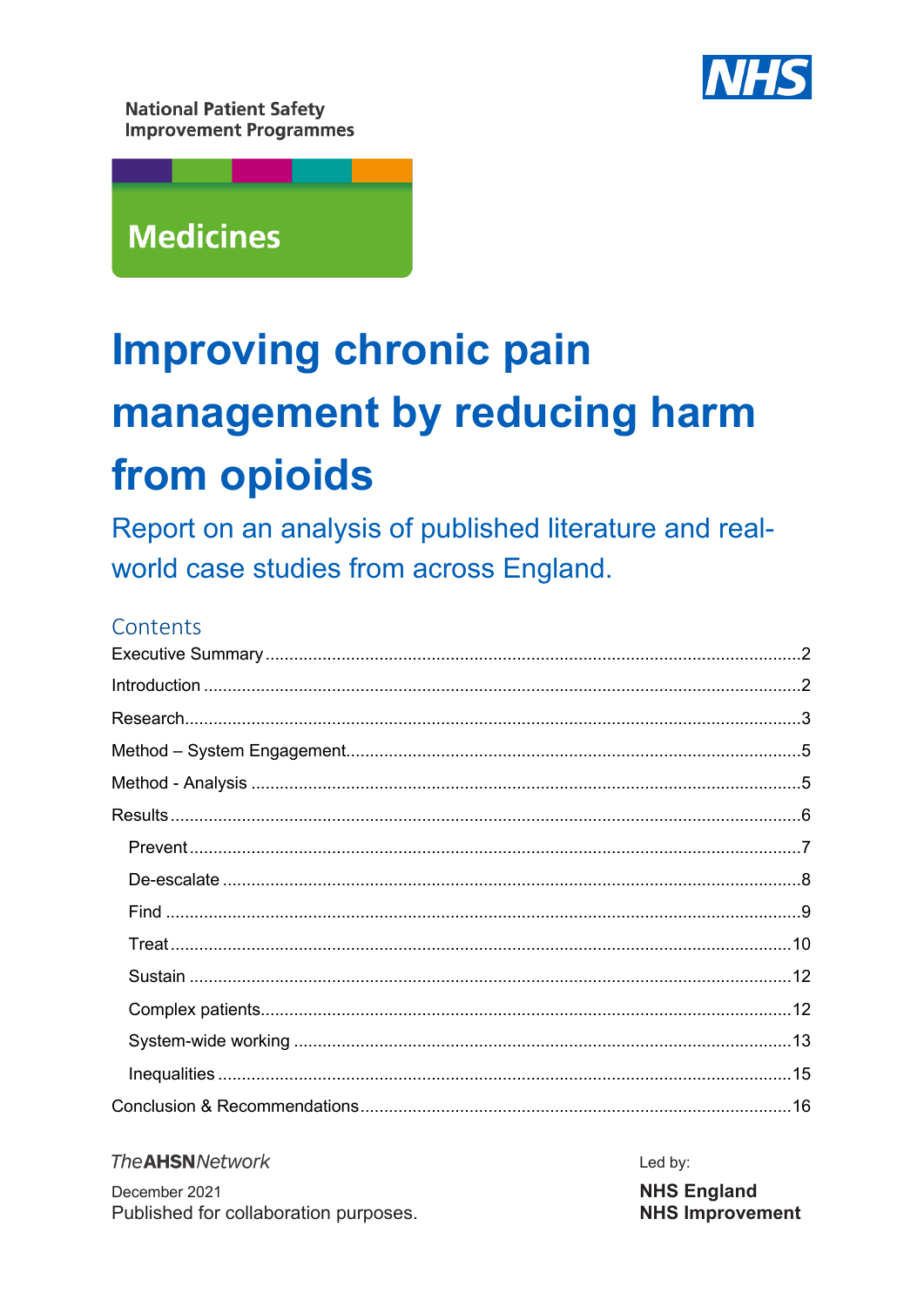|--|--|

# **Executive Summary**

Over 0.5 million people in England are prescribed opioid analgesia for longer than 3 months, the majority having chronic pain that is not associated with cancer. National Institute for Health and Care Excellence (NICE) guidance states that opioids should not be offered to manage chronic non-cancer pain as harm out-weighs the benefit.

A systematic analysis was conducted of literature and real-world examples of interventions to reduce opioid prescribing for chronic pain management that is not associated with cancer. The analysis identified the benefits of whole-system approaches to improving chronic pain management, with shared decision making at their centre and extending along the pathway from prevention, through timely de-escalation and into treatment; all treatment underpinned by effective mobilisation of community-based biopsychosocial support.

The aim of this report is to help leaders in Integrated Care Systems to identify learning from other areas and to find helpful resources as they design and deliver improvement programmes for people living with chronic pain.

The report should be used in conjunction with the resources on the Medicines Safety Improvement Programme collaboration zone which can be found here: future.nhs.uk/MedicinesSafetyImprovement

### **Introduction**

Opioids are a highly effective class of analgesics and, when used judiciously, are of great benefit to many people living with pain. However, in the case of 'chronic non-cancer pain', when the source of long-term pain does not have a cause that can be treated, opioids can do more harm than good, particularly when used at higher doses.

The harm associated with the prescribing of opioids for chronic non-cancer pain is well understood when we consider the whole population. Data linking primary care prescribing of opioids and hospital admissions for the adverse events associated with opioids shows an increasing level of harm (Figure 1). Unchecked, it is predicted that around 6000 people a year will be hospitalised with adverse events whilst taking opioids for extended periods.

**NHS practitioners, along with the communities they serve, have risen to this challenge**.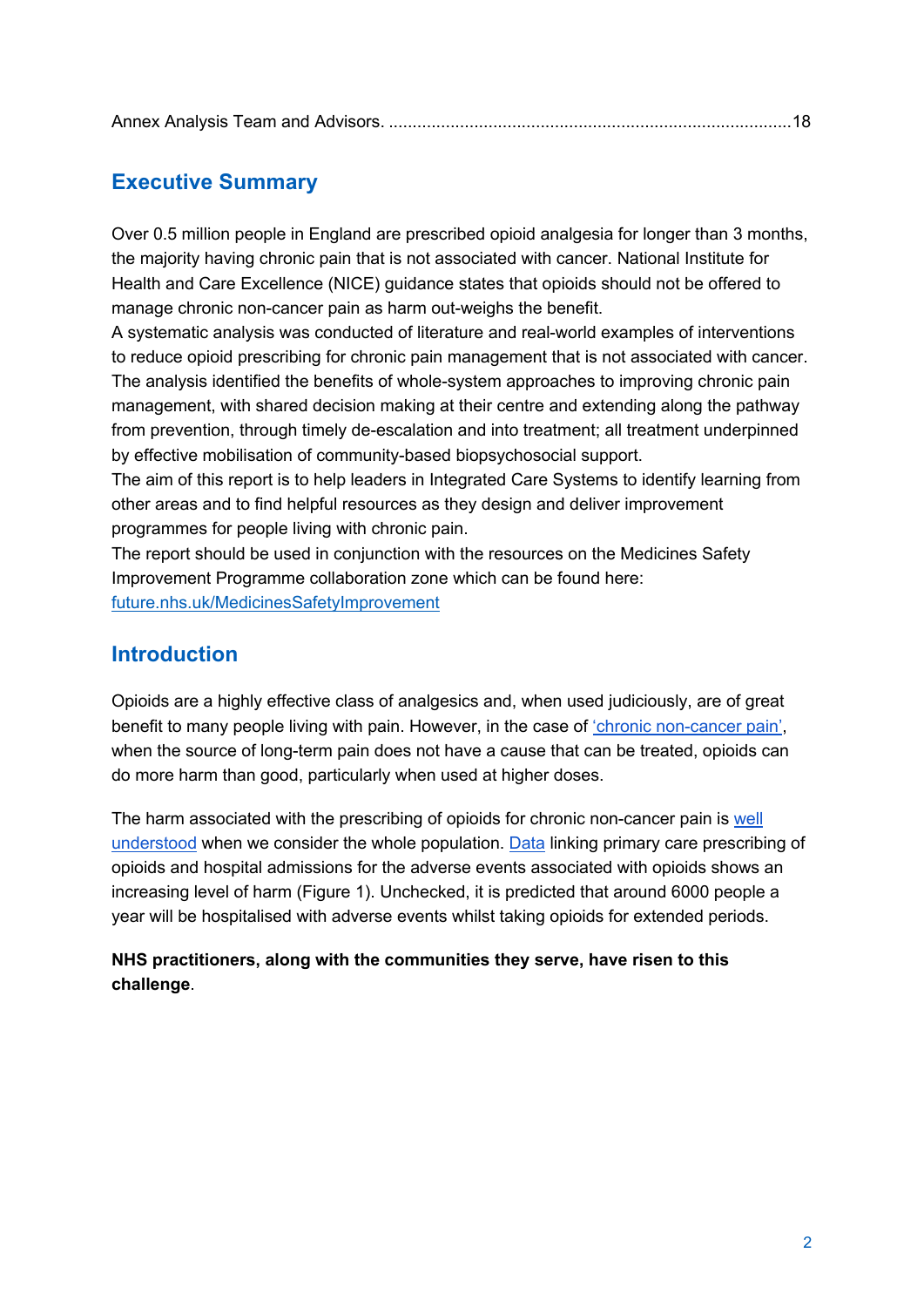

1. Number of adult patients in England on opioid treatment for more than 3 months who have been admitted to hospital with respiratory depression, accidental overdose or confusion. Source NHSBSA ePACT2.

As a result of concerns that the COVID-19 pandemic may exacerbate the problems of managing chronic pain due to the backlog of elective care procedures, at the end of 2021/22, a "real world" intelligence gathering exercise was undertaken by the Patient Safety Collaboratives (PSCs delivered by the AHSN network) on behalf of the National Patient Safety Team's Medicines Safety Improvement Programme. This exercise identified 112 separate endeavours across England where services were being provided with the specific aim of reducing the prescribing of opioids and thereby protecting people from their harmful effects. These 112 case studies were analysed for the purpose of describing an improvement programme that has the potential to be delivered by Integrated Care Systems to reduce avoidable harm associated with opioids which have been prescribed by the NHS. Integrated Care Systems have responsibility to lead improvements in the quality and safety of care provided to their populations.

Not all the interventions that were reviewed could be included in this report due to the constraints of space. The examples included are not an exhaustive list of the beneficial work that has been done.

# **Research**

A rapid evidence review was commissioned by the South West Academic Health Science Network to identify interventions designed to reduce high-dose opiate prescribing for noncancer pain (February 2020).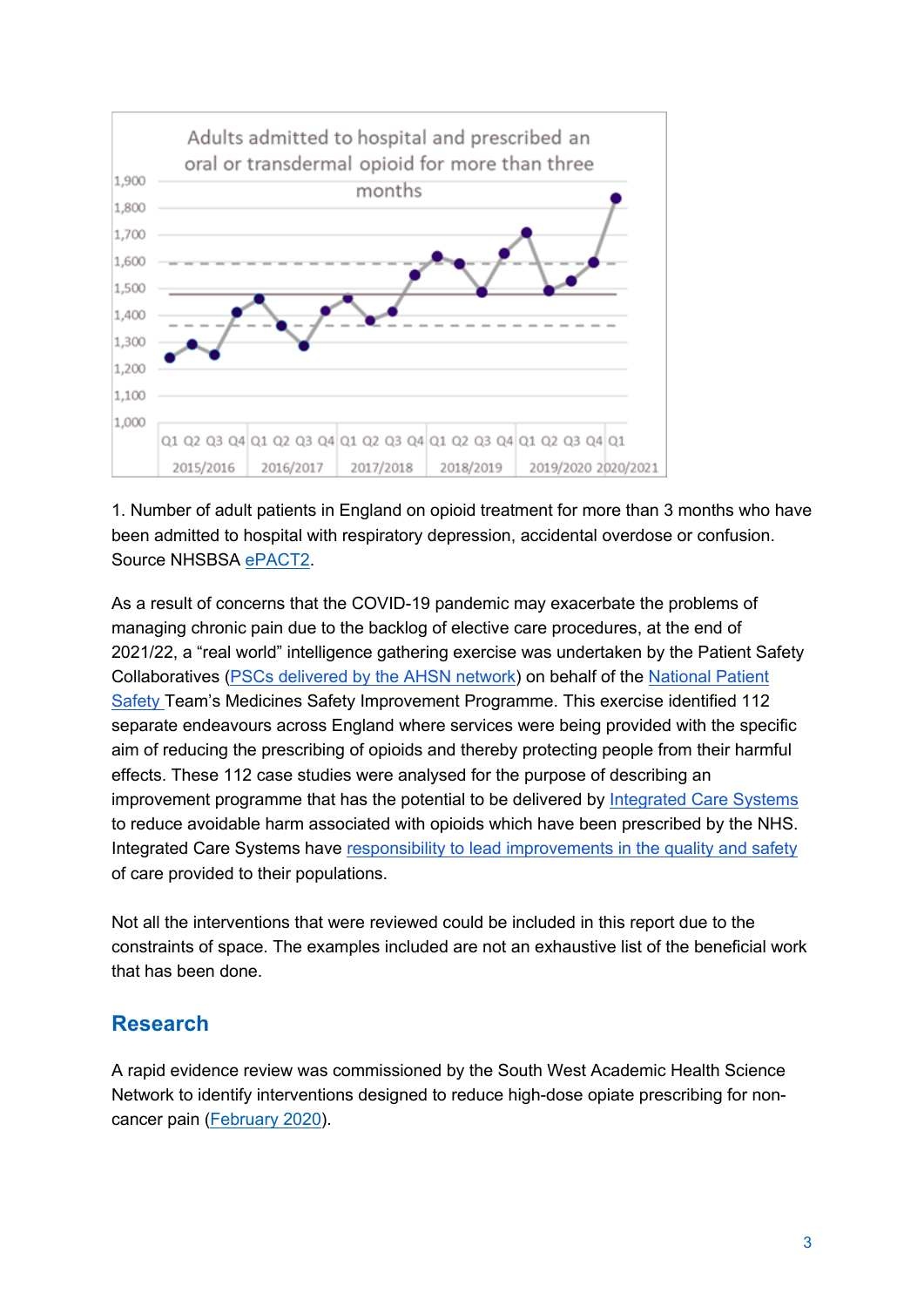Nine reviews were identified, containing 110 individual primary papers. However, a majority had significant methodological limitations. The interventions identified were complex with single and multicomponent parts, targeted at patients, healthcare professionals and organisations and were conducted in a range of care settings (primary, secondary, inpatient and outpatient).

The review concluded that published research is of poor quality with a mixed picture in terms of effectiveness. There is also limited indication of what types of intervention or intervention components are most effective. Very little research has been conducted in the UK. The rapid review identified ongoing UK trials which may provide more robust data on interventions that could be effective.

The analysis team invited Dr Debi Bhattacharya (University of East Anglia (UEA)) and Dr Harbinder Sandhu (I-WOTCH, University of Warwick) to provide expert input based on their research activities. These two programmes bring, or seek to bring, when complete, the evidence to underpin practitioner behaviour change and patient behaviour change, respectively.

The UEA research team have undertaken a structured review to capture details of local and national activities, with the aim of learning from existing research literature and the practice environment. This 'realist review' aims to understand which elements of an opioid reduction programme are effective, for whom, under which circumstances, and how. Some examples cited include the relationships and attitudes of individuals providing the service, and the environment in which the service is delivered. The research team have identified key service elements and conducive circumstances to design an opioid deprescribing intervention with effective components that best fits the circumstances that can be feasibly replicated.

The UEA team identified seven main features that should be included in all opioid tapering, or deprescribing, interventions.

The need for a clear expectation that opioid deprescribing is the responsibility of prescribers is the first and overarching feature of the toolkit. The remaining elements of the toolkit include:

- · Information about the consequences of excess opioid use,
- · Information about how to taper (guidelines),
- Prescribers with appropriate knowledge and skills to initiate tapering discussions and navigate the patient pathway,
- · A consistent approach by all members of the of the healthcare team,
- Comprehensive education for patients,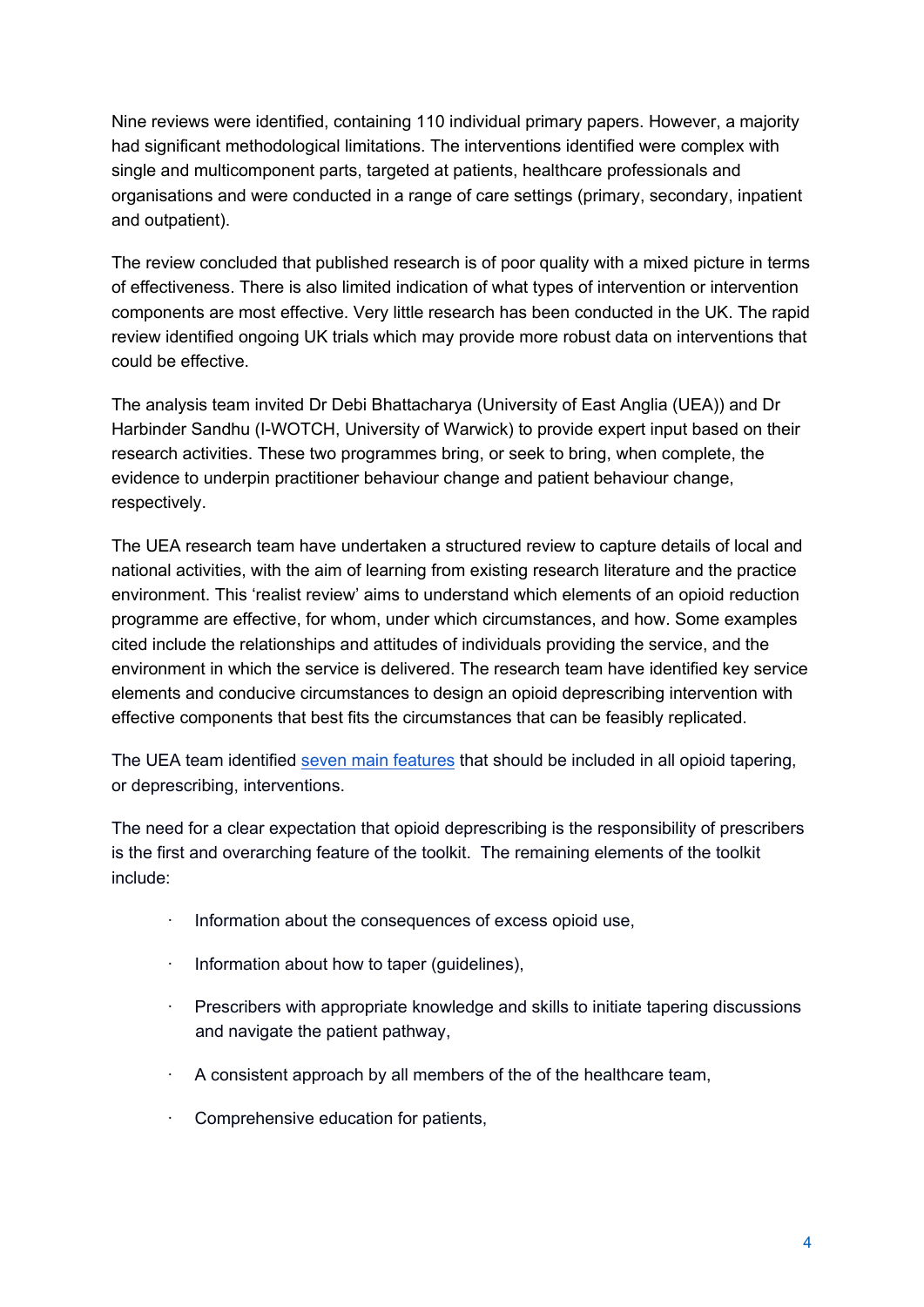· A pathway for patient management including access to appropriate levels of psychological and physical support.

The I-WOTCH study (a definitive multi-centre randomised controlled trial) aims to evaluate the effectiveness and cost effectiveness of a patient-centred multicomponent selfmanagement intervention for people living with chronic non-malignant pain. Those I-WOTCH intervention includes a three-day group facilitated course led by a trained nurse and a lay person with chronic pain and experience of opioid withdrawal/tapering. Additionally, participants will also receive a copy of 'My Opioid Manager (anglicised); a self-help guide for people using opioid drugs for chronic pain'. This study is due to publish later this year.

# **Method – System Engagement**

The 15 Patient Safety Collaboratives were able to utilise their deeply embedded relationships within their local systems to identify current, past or paused (due to the COVID-19 pandemic) activity aimed at reducing the use of high dose opiates for chronic non-cancer pain. Teams employed a range of techniques to engage with stakeholders during what was an exceptionally busy period for the NHS, with pharmacy and pharmacists deeply involved with the developing pandemic and subsequent vaccination programme.

In order to obtain a real-world picture, the PSC's engaged a variety of stakeholders, from medicines optimisation teams to chief pharmacists, acute and primary care pain teams, drug and alcohol teams, medicine safety officers, third sector organisations and academia to gain insights. Each intervention was examined using a structured interview template to ensure parity of information. This analysis reports the results of over 112 structured stakeholder interviews to paint a real word picture of interventions past, present and future covering the NHS in England.

# **Method - Analysis**

The purpose of the analysis was to identify one or more interventions that could form the basis of a national opioids safety improvement programme focussing on chronic non-cancer pain.

To inform the analysis a Rapid Research Synthesis was conducted by SW AHSN on behalf of the PSCs. The following steps were then taken by the programme's leadership team with input from subject matter experts (Annex A).

- Evidence provided by the PSCs was collated and summarised by the analytics team at Kent, Surrey and Sussex AHSN
- Using the summaries, effectiveness was assessed using a low-threshold and wide definition of effectiveness.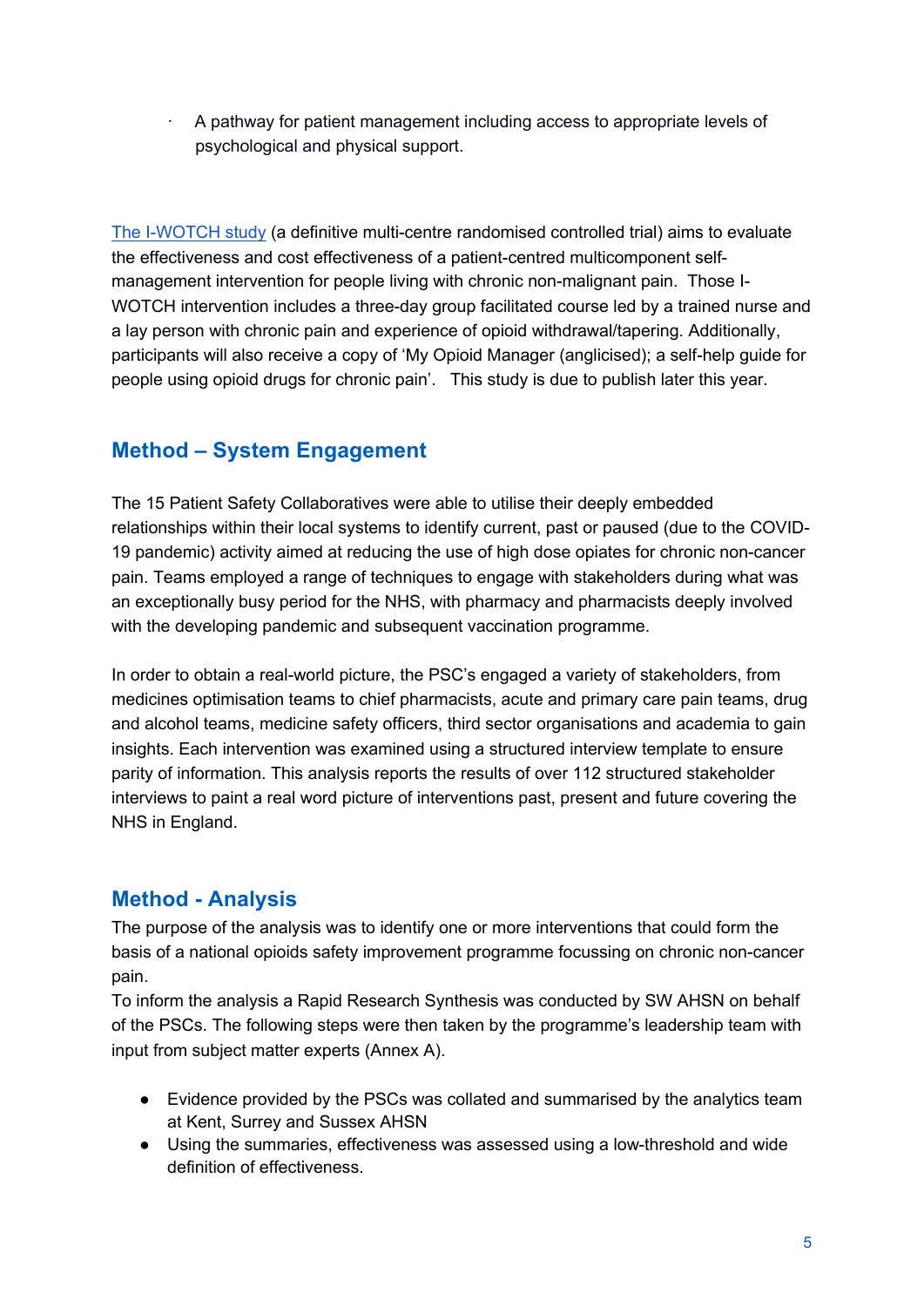- Evidence of effectiveness was cross checked with the submitted supporting documentation.
- Cluster analysis was performed to identify themes within the interventions.
	- Stage one: Settings/sector clusters
	- Stage two: Pathway clusters
- Cluster analysis was performed on the "tools" (supporting documentation) supplied with the interventions.
- Subset analysis was undertaken to identify targeting (population segmentation) to address inequity of harm.
- First 'test and challenge' session guidance from academia.
- Second 'test and challenge' session guidance from Health Inequalities experts.
- Third 'test and challenge' session expertise from NICE & NHS E Personalised Care Programme.
- Interventions were analysed for Scale & Spread considerations guidance provided by SW AHSN Spread Academy.

# **Results**

The pathway that emerged from the analysis identified 5 stages



Prevent initiation refers to strategies and practices that divert treatment away from the prescribing of strong opioids whilst still effectively managing pain.

De-escalation refers to activity that prevents increasing doses of opioids or minimises the duration of treatment whilst still meeting the patient's clinical needs. Preferencing oral therapy over injectable therapy also falls into this stage.

Find Chronic Use are the methods used to identify patients who are at risk of dependence and/or harm from continuing use of opioids, usually strong opioids.

Treat refers to the interventions aimed at reducing opioid prescribing, lowering the dose or weaning off strong opioids. It typically involved dose tapering, often in combination with biopsychosocial interventions.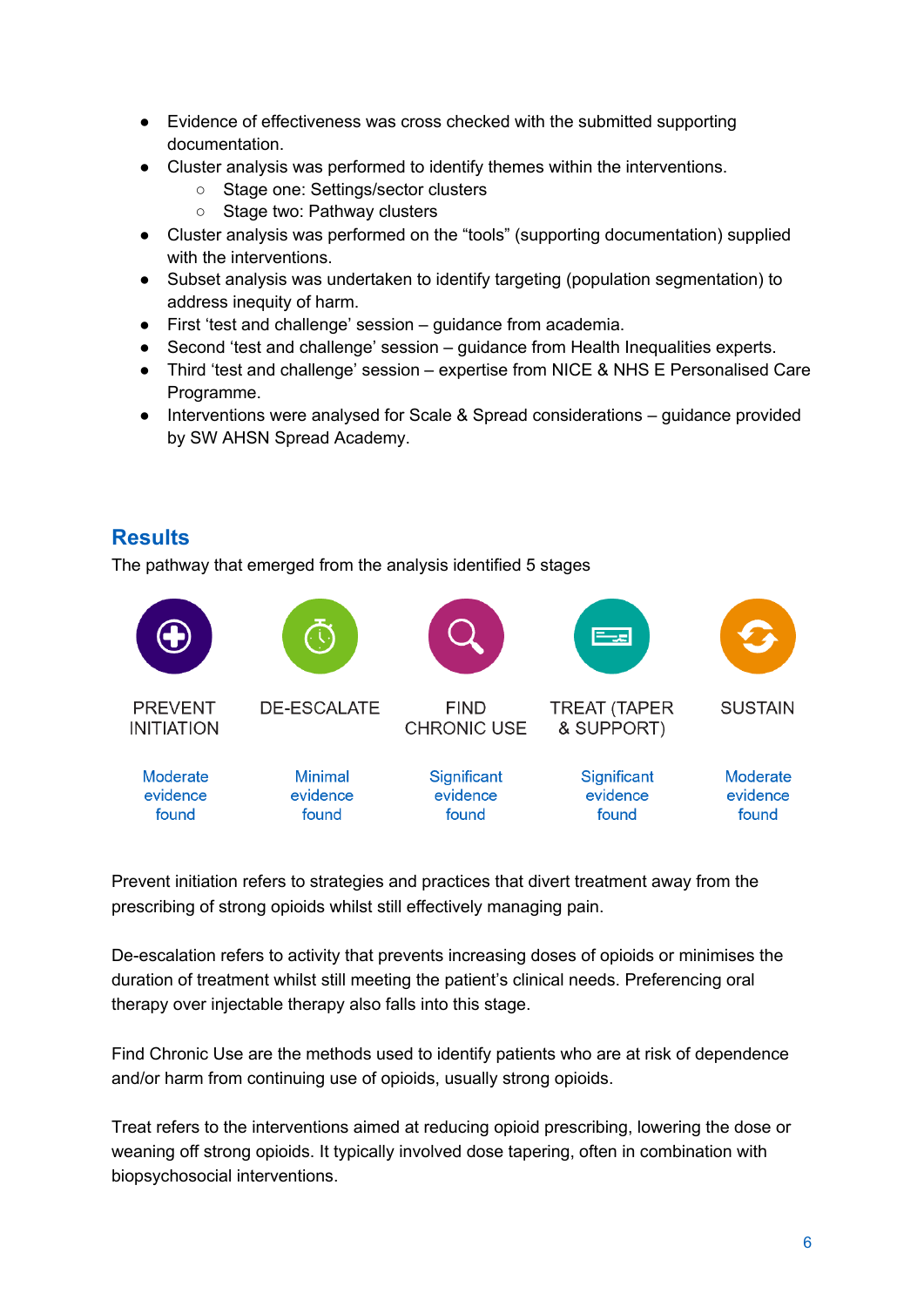Sustain was the stage at which interventions were designed to maintain the lowest possible opioid use by optimising patient's ability to manage their pain without medication.

#### **Prevent**

A paper identifying 'Factors Associated with high dose opioids' made the key recommendation to tap into real-time live data where patients on opioids can be followed over time and if they get to a high dose then the GP should be alerted and reminded to check the five factors to prevent harm.

A series of interventions were found which addressed the need to prevent opioid prescribing occurring. These interventions included a wide variety of educational resources for both patients and prescribing clinicians, including video presentations and signposting to alternatives such as social prescribing

A variety of patient information leaflets were discovered.

There were examples of PrescQIPP Education and Training e-learning courses being used, which included assessment and certification for clinicians. This follows a two-module approach of reducing opioid use in chronic pain and information on dependence forming medicines, focused on Public Health England (now called the UK Health Security Agency) prescribed medicines review 2019. The target audience was predominantly primary care, although it could also be used for secondary care clinicians. There was some evidence to suggest this corresponded to an initial reduction in prescribing rates, although the licenses require funding with currently no indication of longer-term impact.

An intervention found in primary care included a patient contract with details stating that benzodiazepines would not be routinely prescribed.

It was interesting to note that this intervention found that some GPs failed to engage with the initiative, with a recommendation to equip clinicians with the skills and confidence in having difficult conversations and that time was a limiting factor on appointments.

Script Switch was set up with an opioid risk assessment tool in GP Practice which initiated a message to the prescriber when prescribing >100mg to complete the risk assessment, prompting a conversation with the patient about potential side effects and risk/benefits. A second message was instigated with the reauthorisation of high dose opioids with tapering considerations and suggesting alternative options.

A memorandum between the pain clinic and Clinical Commissioning Group (CCG) was found with agreement to not prescribe >100mg but this was found to be difficult to manage. There were multiple examples of medicines optimisation learning events being held for GPs. Two research initiatives are currently underway in Oxford, which are in the development stage and have obtained funding to expand and grow their resource and test their effectiveness. These initiatives are: a catalogue of opioid drugs to centralise and disseminate information that could assist researchers, prescribers and the public to improve the safe use of opioids; and a preventable deaths tracker - a database and tool to collect,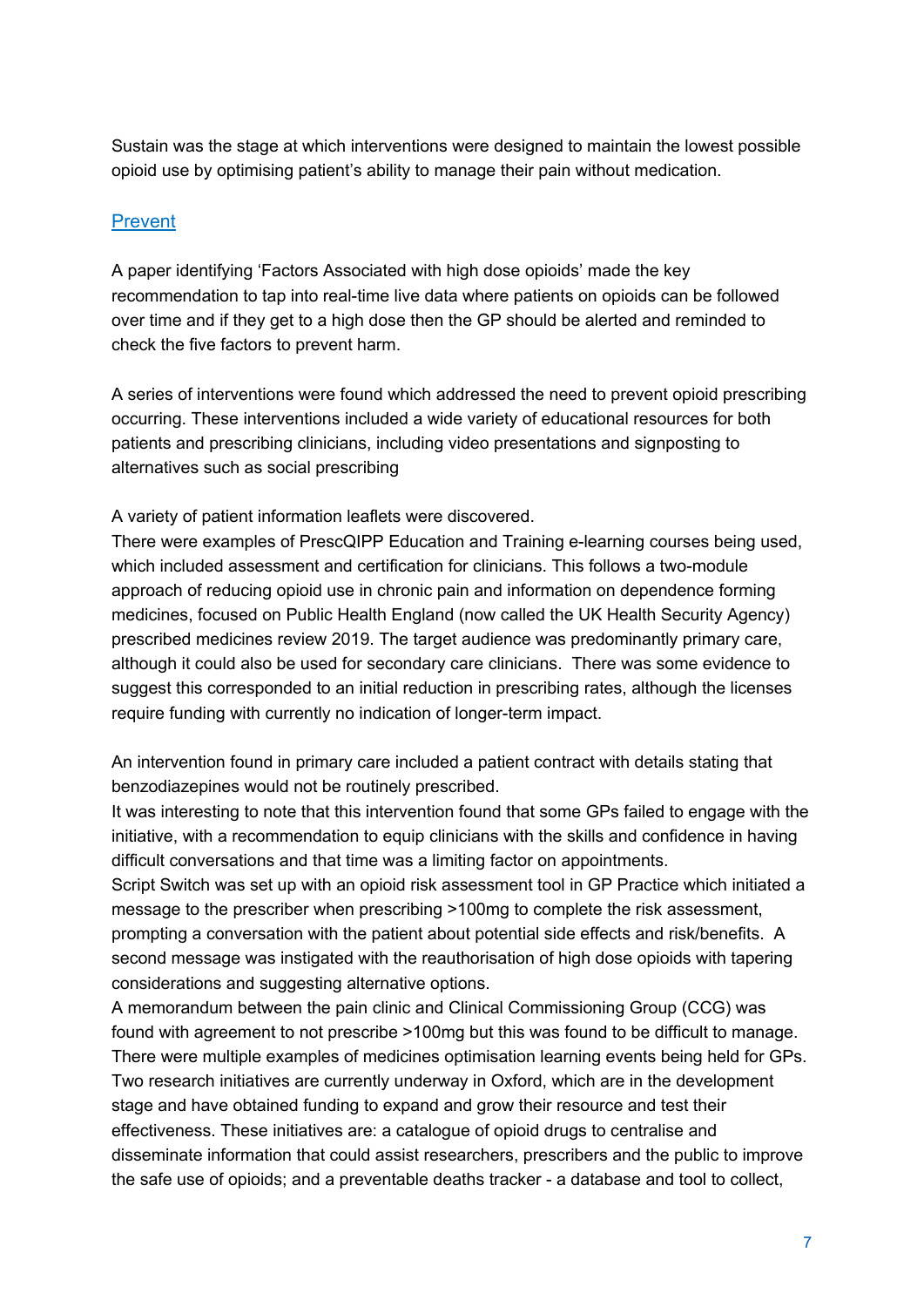evaluate and report preventable opioid-related deaths in England and Wales. These tools would both provide a feedback loop to improve learning.

A number of secondary care specific interventions have been identified. University College London Hospitals NHS Foundation Trust (UCLH) has established an Opioids Stewardship Committee to provide the drive and governance that is needed to

implement improvements in practice. This is comparable to antimicrobial stewardship.

There was an example of a bundle of elements run through an acute trust which included: 1) Pre-operative opioid reduction and patient education (working with pre-op assessment team to deliver this. Patient opioid leaflet complete).

2) Pre-operative risk assessment for severe pain: in place via 4 questions.

3) Pre-operative assessment for opioid use problems: in production.

4) Intra-operative opioid minimisation techniques: part of departmental ethos in anaesthesia, with multiple guidelines in place.

5) Education of junior doctors around opioid stewardship and safe prescribing at discharge – in place for F1 and F2 doctors.

6) Electronic prescribing identification of patients taking high-dose opioids – Electronic Prescribing and Medicines Authorisation (EMPA) now in place, reports being developed.

7) EPMA identification of inappropriate discharge prescription of opioids and gabapentinoids – currently via teaching of junior doctors.

8) Plans made for complex opioid-use patients on discharge and communicated to surgical teams via CPL (electronic ward round info).

9) Involvement of clinical psychologist in opioid management in complex cases – informal discussions at present. Business case completed.

10) After discharge, a number of interventions are in development. These include: SMS messaging patients to assess pain and opioid use. We have funding for the messaging system and are developing a question set. We also intend to institute a subacute follow up clinic at 2 weeks post-discharge (initially via telephone / zoom / teams), this is in the discussion phase.

11) Involvement of GP educators to inform primary care trainees of the problems of longterm and inappropriate post-operative opioid prescribing.

#### De-escalate

Examples of letters to patients regarding reviewing opioids were observed, these included a review of side effects, trials of reducing opioids and signposting resources.

Implementing NHS Trust-wide clinical guidelines for the management of acute pain in adults including choice of opioid, guidance on de-escalating dosage and transfer from modified release to immediate release opioid prior to discharge, maximum quantity of seven days' supply at discharge, a weaning plan and communication to GPs if required.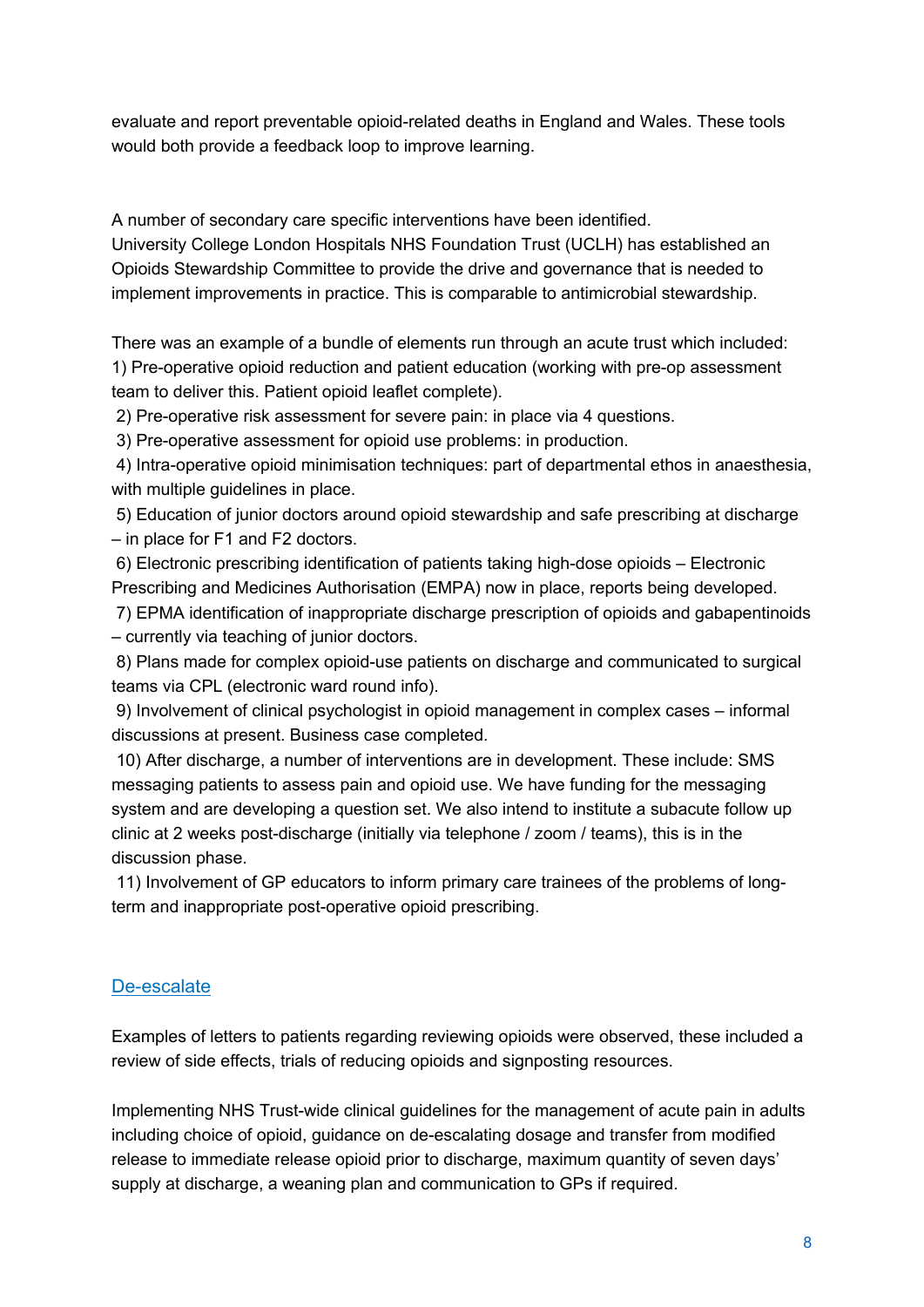Patients were also provided with a local opioid information leaflet on discharge.

The toolkit from University of East Anglia tells us that there must be a clear expectation of the responsibility of the prescriber. This involves clinicians across all areas of the system, from primary through to secondary and community care settings. Education is paramount and this is being driven across all aspects of the system by opioid deprescribing champions, covering numerous healthcare professionals and specialities.

Educational resources include webinars for F1 doctors on opioid prescribing, conducting surveys of nurses to identify learning needs and the creation of targeted e-learning, opioid stewardship and audit days,

Patient information leaflets for patients undergoing surgery include information about managing pain at home and include non-pharmaceutical options.

A number of secondary care specific interventions have been identified, including the implementation of a transitional pain service to minimise opioid use at all stages of the secondary care patient pathway and which was cited as part of the hospital ethos.

Interventions included organisational policies on Opioids for Acute Pain Management which included introduction of IV morphine restriction measures to disrupt the cycle of repeat patient admissions which might result in opioid dependence developing. IV morphine boluses beyond 48 hours have been banned within the acute trust, with data indicating a reduction in the number of patients developing dependence on opioids and reduction in the number and duration of admissions of patients that report to hospital regularly for the acquisition of morphine.

#### Find

25 case studies encouraged GPs to improve the care of people on opioids by offering a financial incentive or providing audit data with associated feedback on comparative performance. In some cases, both techniques were used. In most cases the information provided to GPs included treatment guidance and some signposting to online resources for practitioners and patients.

The most frequently recorded outcome of these interventions was to count the number of patients that had had their medication reviewed. For example, 15 GP practices in Bromley were incentivised and reported reviewing 336 patients and 27 practices participated in the Brighton & Hove CCG Scheme with 210 patients (93%) reviewed.

Cost and volume of prescribing was the primary end-point of some of the programmes:

- Great Yarmouth & Waveney CCG reported monthly savings of £45K as a result of their programme.
- In Yorkshire, the Campaign to Reduce Opioid Prescribing, an audit and feedback scheme, reduced prescribing by 5.14%.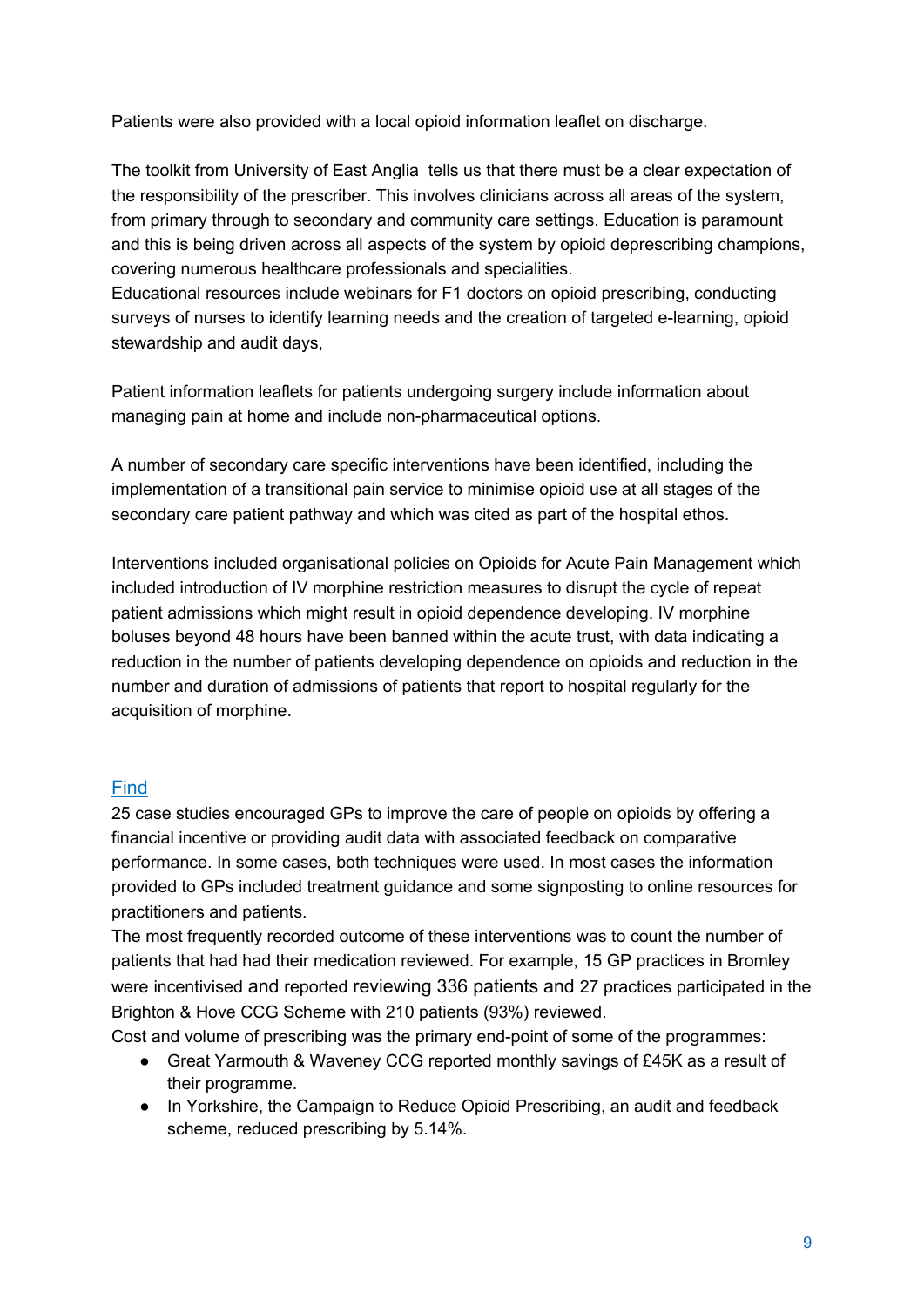- East Sussex CCG supported the clinical work in the practices that were encouraged by an incentive scheme and achieved a 21- 28% average reduction in prescribing volume, saving £272,000 in unnecessary prescribing costs.
- Kernow CCG, as part of their system wide programme achieved 18% reduction in total oral morphine equivalent prescribing over 3 years, 28% reduction in high dose patients over 3 years and saw 18% reduction on £3.3m annual spend = £594,000 annual saving.

Importing standardised and clinically prioritised searches into GP Clinical Systems has been identified as being beneficial. Both Wandsworth CCG and the 'Bridging the Gap' study in Swindon developed in-system searches. The Eclipse system was used across Gloucestershire and in Barking, Havering and Redbridge CCGs. PrescQIPP also offers benchmarking as part of a suite of support.

Risk stratification protocols were also of benefit in the Gloucestershire Programme in which 308 patients were supported to reduce or stop their analgesia.

Patient activation, encouraging self-care or patient initiated consultations, was also a component of the successful programmes in Ipswich, Gloucestershire, West Hampshire, Cornwall ('Skills not Pills' campaign) and County Durham ('Painkillers Don't Exist' campaign) used in combination with direct mailing to patients.

A different approach was taken in Nottingham where an out-of-hours GP service identified patients by their attempts to over-order opioid medication, which instigated case-note and clinical review.

#### **Treat**

We had over 50 promising interventions which fell into the "TREAT" theme. What was clear in reviewing these submissions was *treatment* of the "opioid problem" is difficult, complex and multifaceted. Supporting patients to reduce and stop taking opioids takes time, resources and, for some, a specialist skill set, including compassion focused therapies, motivational interviewing, and an understanding of chronic pain.

Supporting patients to understand that they can live well with managed pain, and that their lives would be better without opioid medication relies upon a therapeutic trust-based relationship, where tapering plans can be individualised and flexed to suit patients' life circumstances and additional help can be provided through support groups and coping mechanisms. The Faculty of Pain medicine recommend a 10% dose reduction every 2 weeks, however it has been reported that the pace of reduction is most successful if set by the patient and agreed, in an individualised tapering plan, which is widely communicated within the practice team, supported by EMIS coding, on-screen messaging and communicated to the community pharmacy.

A number of examples were reported using pharmacists in this role, some pharmacists took overall responsibility for all prescribing and development of individualised tapering plans and others worked directly with the patient and deferred prescribing to the GP post-consultation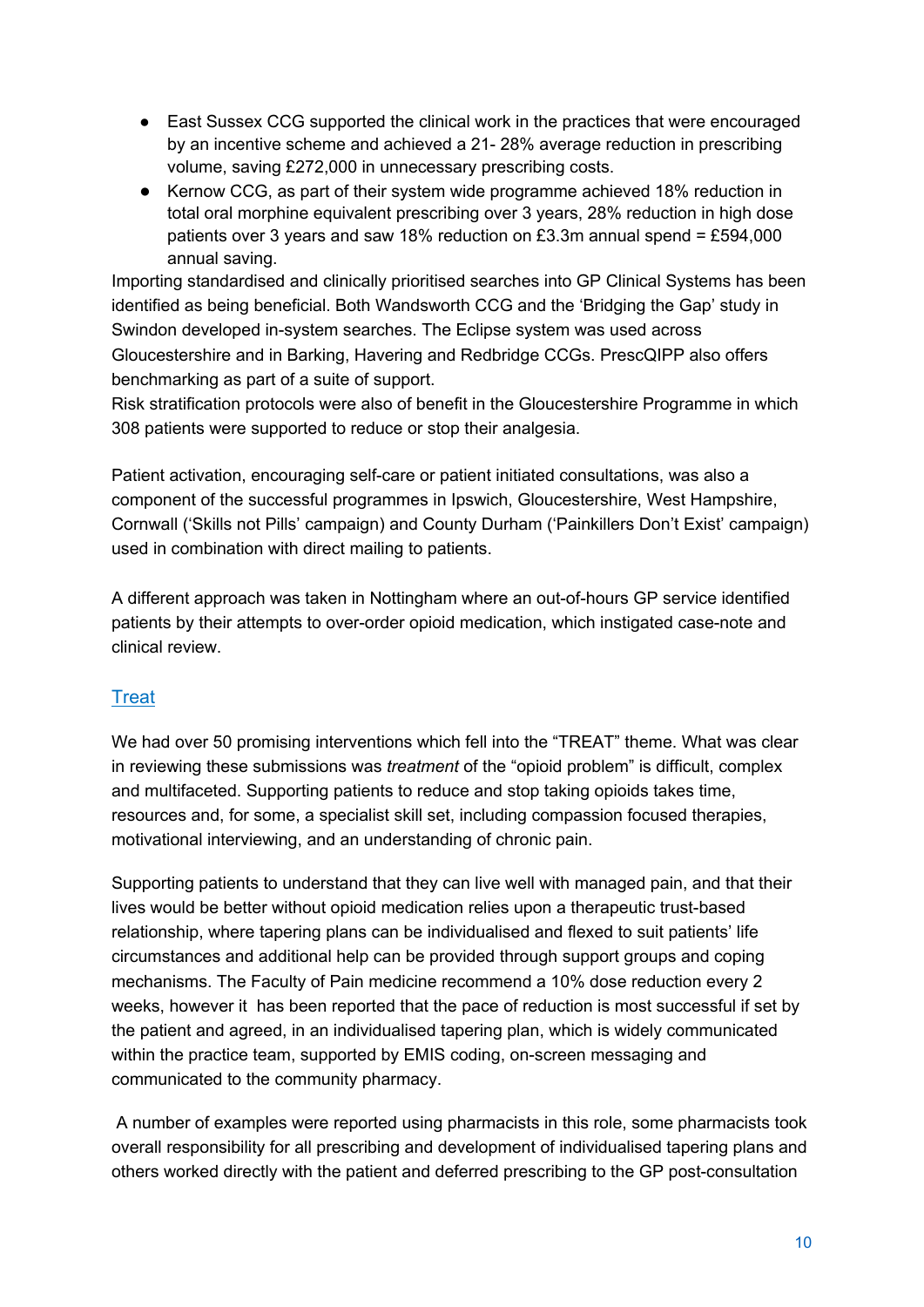for issue of the prescription. A recorded limitation was where independent prescribers with a specialist knowledge were not available. All recognised the time commitment and support required, citing 1-1.5 hour for initial consultation followed by 15-30 mins every 1-2 weeks, a preference for face-to-face consultations, and spoke enthusiastically about the challenges and rewards of working in this area. However, the COVID-19 pandemic has demonstrated that support can be meaningful when delivered virtually or by telephone. Patient information leaflets and online support materials are required, and https://livewellwithpain.co.uk/ was commonly referenced. Pharmacists in these roles also provide practice /Primary Care Network (PCN)-based prescribing education, facilitate Multidisciplinary Team (MDT) case discussions and give feedback on prescribing data and trends, which is used as an improvement indicator. The Specialist Pain Pharmacist (SPP) referral service described a bespoke GP referral service delivered by a SPP in the form of a shared decision making SMR appointment using a structured conversation.

East Sussex dependence forming medications (FDM) recovery worker service and East Lancashire's INSPIRe both described partnerships with Change, Grow, Live a national health and social care charity to support improvements in quality of life, reduce anxiety to achieve, and maintain a life without opiates. This is a commissioned service, costing £100- 150k per CCG.

Central Lancashire 'Moving Well' service, West Midlands 'Back to life' programme and the south west 'Skills not Pills' all describe an holistic approach to pain management delivered virtually (as a result of COVID-19) in a variety of scenarios, one-to-one, self-directed learning (videos) and support groups focusing on the biopsychosocial model.

Examples of multi-disciplinary working were numerous:

- · From " Stuck to Success"
- · "Pathway persistent systems service (PSSS)"
- · "Opioid detox programme for chronic pain patients"
- · "Bridging the Gap" Providing a specialist pain service at a GP Practice a pilot study
- Wandsworth review of patients with chronic non -cancer pain

Research and innovation were also evident:

- · "Opioids within an MDT setting" to be evaluated as Masters Dissertation
- · Pain check
- · Community pharmacy and prescribed opioids
- PROMPPT Study (NIHR)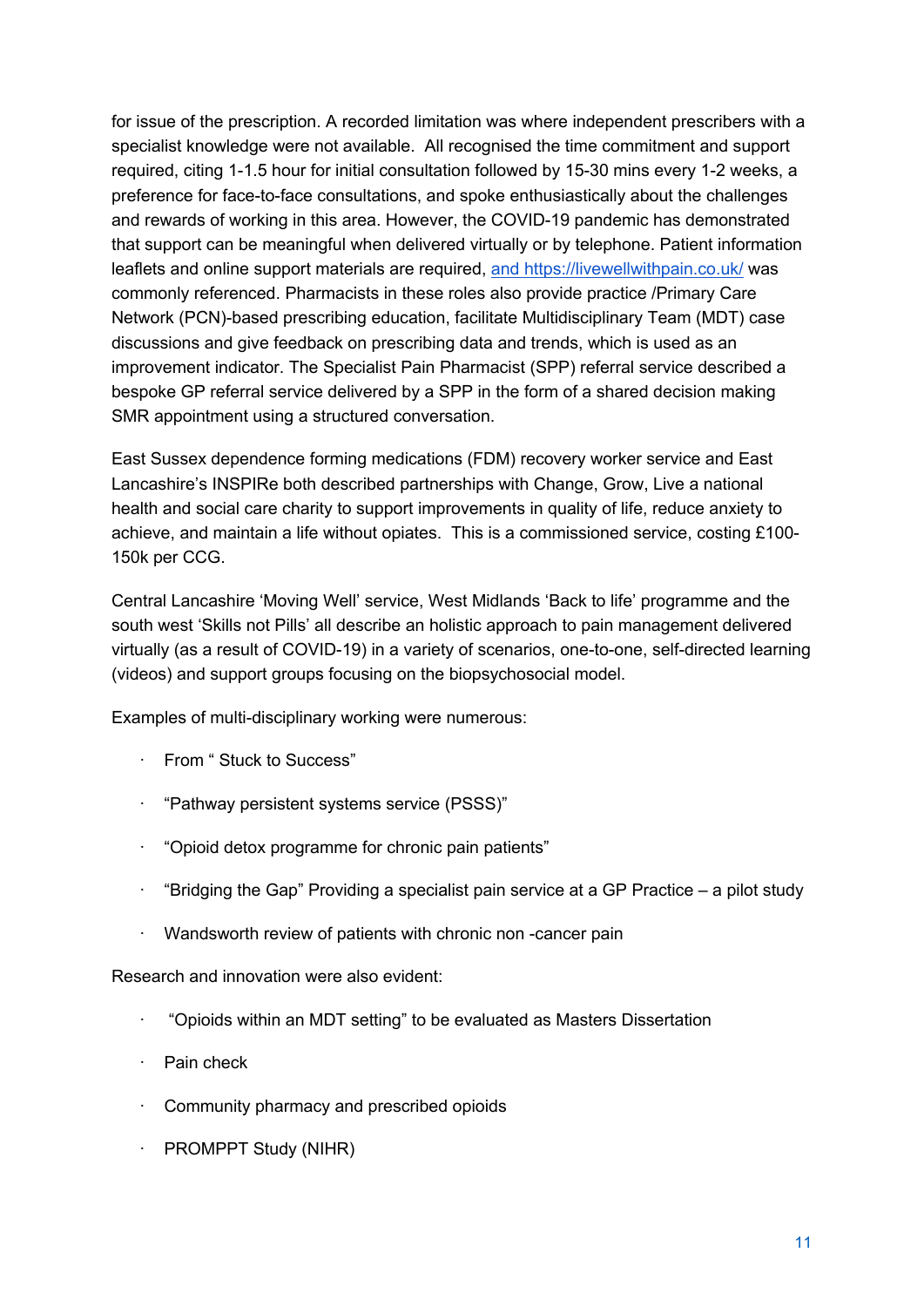Regional guidelines to support opioid prescribing for chronic pain exist and were cited, many of which reference "Faye's Story" as the case for change. Faye's story puts the potential dangers into reality, from Faye's parent's perspective, describing the sequence of events which sadly lead to her untimely death from respiratory depression. There was also an example of CCG vision and strategy for patients on opioid medication.

We did not find any interventions that utilised Quality Improvement methodology to improve the "treatment" of opioid prescribing, often prescribing data was the measure of success.

#### **Sustain**

Several cases evidenced the importance of social prescribing, either by appropriate signposting or direct referral pathways. One PCN had a social prescriber attached to the GP practice and had been evidenced through qualitative feedback rather than clinical outcomes. The term 'Skills not Pills' used in reference to a social prescribing and community development approach to managing pain better by reducing opioids prescriptions and setting up a self-support patient virtual group.

There were two specific social prescribing groups:

A local walking group set up specifically for people living with pain who use the walking group as a way of managing their health condition and getting recovery support, instigated by a patient with lived experience. The Footsteps Festival is an example of a COVID-19 response; this is an interactive online festival to guide managing pain to support all people living with pain, their families, friends and carers. It includes pre-recorded content and links accessed through mylivewellwithpain.co.uk.

Soundscape was an example of a community produced asset. It recorded sounds that can be used in managing pain and providing relaxation. It was developed by a local artist/sound technician who recorded local sounds.

There were references in the examples of a move from face-to-face consultations or social prescribing solutions as a direct result of the COVID-19 pandemic.

#### Complex patients

The analysis found very small-scale examples of improving prescribing at GP practices for patients with an addiction profile and with unstable substance use. The examples identified that treatment plans need to be personalised and holistic. These high intensity services run in general practice were not sustained due to the resources required.

There were examples of effective specialist multidisciplinary services (both from addiction services and pain clinics) for complex patients, however none of the examples managed large case-loads.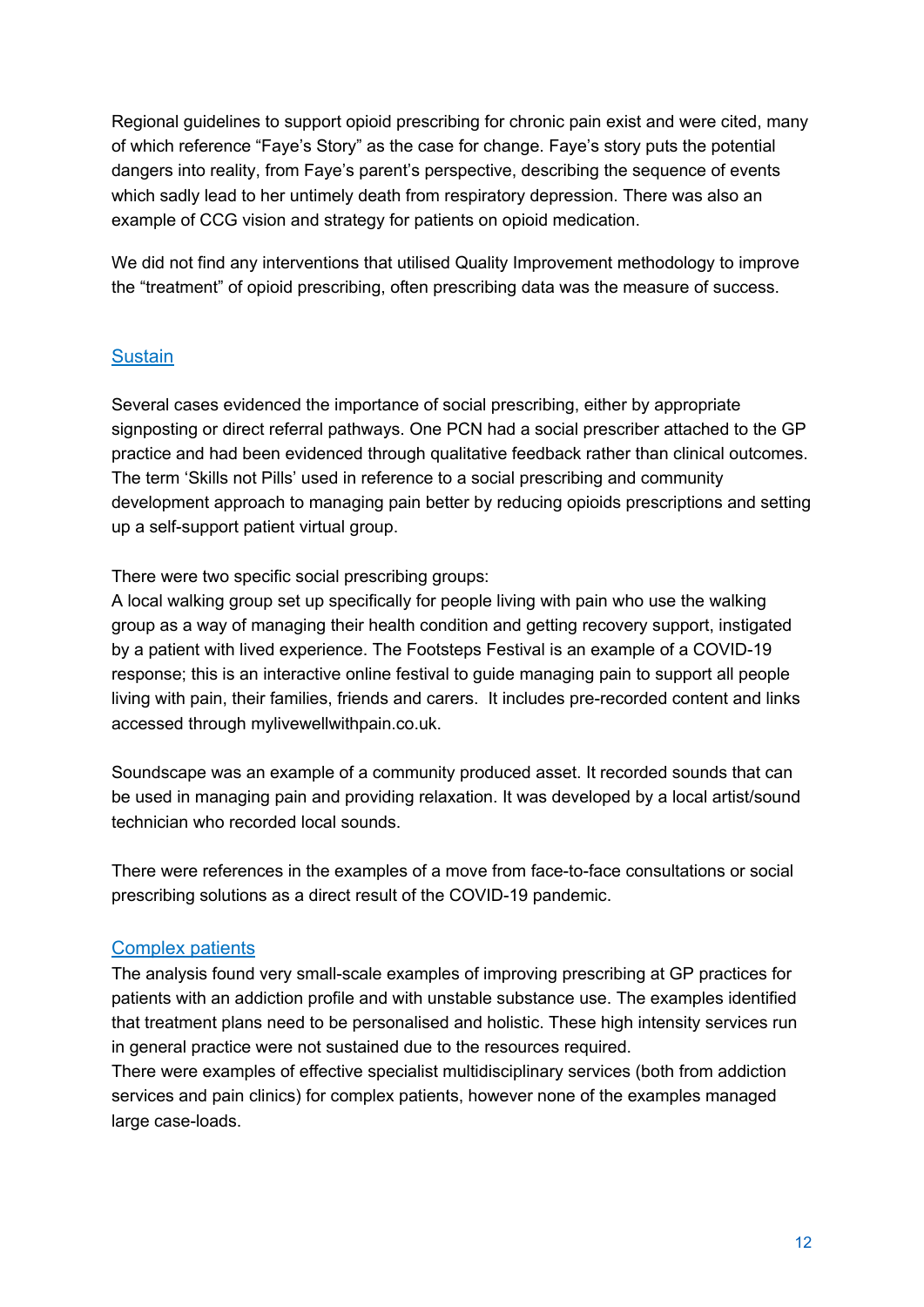#### System-wide working

There were examples of system-wide working from across the country. One area took a consistent approach in information dissemination to patients such as patient information leaflets distributed through all acute trusts within an ICS and through the Local Area Prescribing Committee.



Sustainability and Transformation Partnerships (STPs) in East Midlands used nationally available data to identify variation in prescribing and the related deaths to instigate a systemwide approach to improvement.

In East Sussex a successful pilot in Hastings backed by data from across the CCG was used to inspire the whole system to support practices to offer improved care using a cross sector prescribing guideline that ensured consistent messaging about chronic pain. 21-28% reductions in the volume of prescribing of strong opioids was achieved.

In East Kent a collaborative approach brought organisations together to better meet the needs of patients with a focus on patients requiring knee surgery creating a cross sector implementation plan.



Collaboration within the Sunderland care system led to a "position statement" and the public facing campaign "Painkillers Don't Exist". This was made the cornerstone of consultations for chronic pain and drove a monthly reduction in prescribing of 0.7%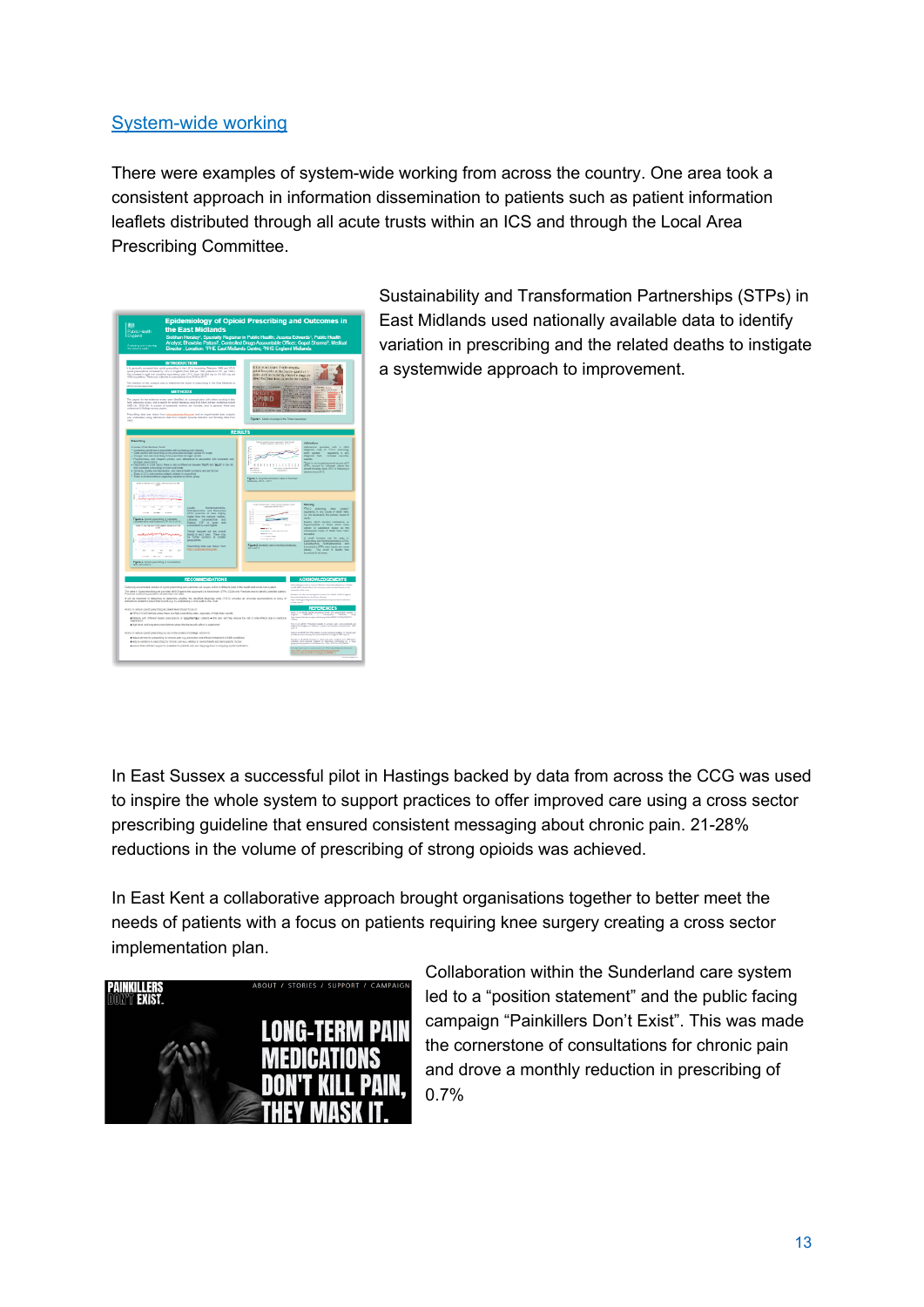In recognition of the complexity of care for patients with chronic pain North Central London established a MDT 'Opioid Stewardship Committee' to review and learn from complex cases, amending guidance and protocols as a result.

Cornwall and the Isles of Scilly have operated multiple interventions which form a systemwide approach. A Patient Safety Quality Improvement (PiSQuI) project supported general practice to set an ambition to reduce opioid prescribing and test ideas to support improved care. At the same time the acute trust implemented new protocols to prevent initiation and escalation of opioid doses. Perranporth, one locality in Cornwall, introduced "Skills Not Pills" via Facebook to offer a virtual self-support patient group. Bringing together organisations from across Cornwall achieved a 28% reduction in high dose patients over 3 years.

The 11 CCGs that formerly made up the West Yorkshire and Harrogate STP collectively undertook an National Institute for Health Research (NIHR) funded study across 311 practices. The Campaign to Reduce Opioid Prescribing reduced prescribing by 5.14%, reversing a previously increasing trend and delivered consistent messages across a population of around 2.5m people.

A trust-led initiative in Nottinghamshire led to a 3.8% reduction in new invitations of opioids at discharge. This was achieved using revised protocols and generating a consistent message for patients by offering education to general practice and a patient information leaflet that was agreed for the county.

In Lancashire, the CCG, the Local Authority and the Addiction Services worked collaboratively to improve care for patients in the Pennines. This linked management of dependence with psycho-social interventions and support for housing, education, training and employment.

Gloucestershire operated a system wide "Living Well with Pain" programme which included a primary care 'risk mitigation programme'. 308 out of 762 high risk patients (40%) were supported to reduce or stop their pain medication. Practices found that the programme built confidence, offered improved support and generated better liaison with the pain clinic and musculoskeletal (MSK) services.

Process mapping by the Somerset system identified that providers did not fully understand the services available across their system often leading to duplication and inefficiency in the patient journey. The system deployed guidelines, GP audits and improvement measures and offered educational opportunities in primary care whilst developing a wider MDT approach to pain management.

*'I reduced my oxycodone high doses. I was scared initially but came off oxycodone eventually and feel amazing. I now believe all the tablets I took affected my mental health*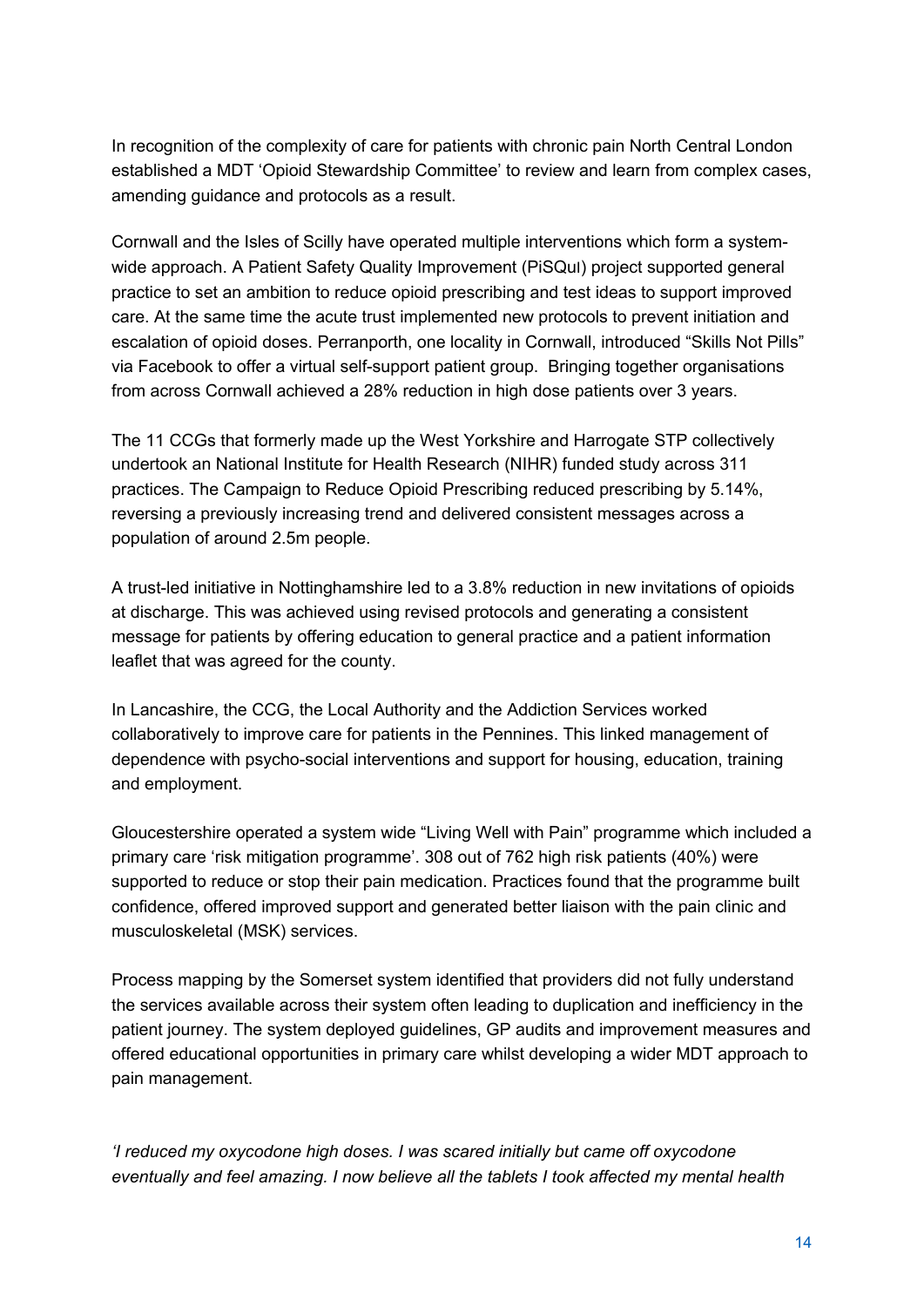*and changed my whole personality. Now I am getting back to myself, with thanks to my doctors' support' Patient in East Sussex*

### **Inequalities**

In the reviewed case studies and associated resources there were no patient information leaflets which had been translated into languages other than English and therefore no cultural awareness of language use.



Indices of Multiple Deprivation (IMD) was used for the analysis of deprivation, taken from the ONS and assigning each patient based on their most recent known address (not necessarily patient address at the time of prescribing). The figures show variation in annual prescribing for the most recent full financial year 2019/20. Antidepressants and opioids have noticeably increased rates of prescribing in the most deprived decile compared to the least deprived decile.

The ONS England population by IMD was used as the denominator for this analysis, whereas the PHE report used registered population which would lead to slightly different proportions.

These patient characteristics were identified as increasing the risk of harm in the examples that were analysed. Risk arose either from increased risk of long-term use or susceptibility to dependence or harm.

- >Men
- >Older age
- >Prescribed benzodiazepines
- >Unemployed
- >A&E attendance
- >Family History of Drug or Alcohol or prescribed medicine dependence
- >PMH of substance misuse or alcohol dependence
- >Women with PH of pre-adolescent sexual abuse
- >Depression
- >Other psychological disease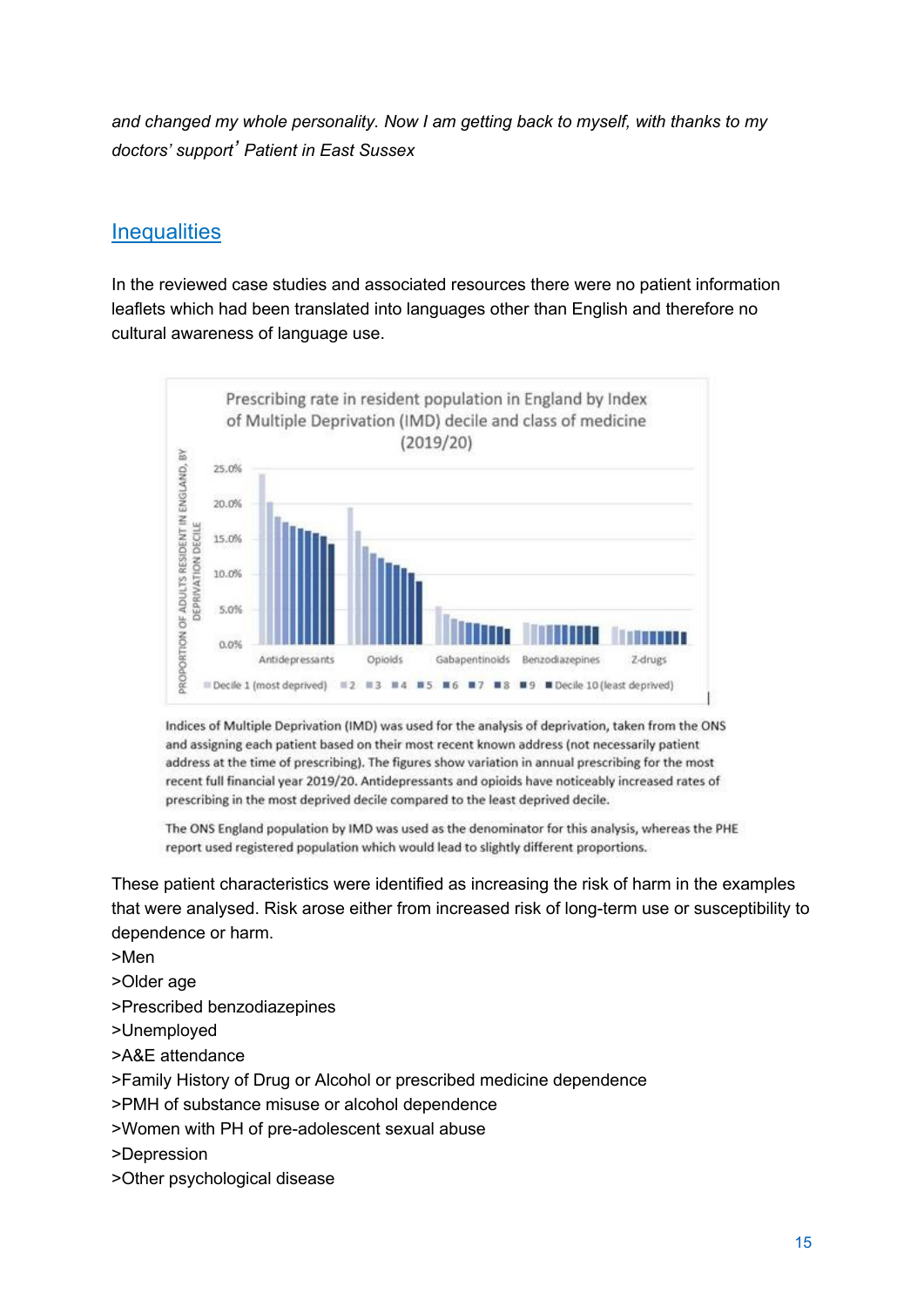# **Conclusion & Recommendations**

The AHSNs hold a unique position within the health and care landscape. AHSNs hold deep local relationships with health and care systems via their 'on the ground' presence in every region. This allows AHSNs to have insights about how innovation can be spread in practice in a real-world setting, with the ability to implement innovations at scale across all areas of the country. Complex problems, such as opioid prescribing show that a multifaceted approach is required across the system. Patient Safety Collaboratives are well placed to bring information together to translate the evidence into real-world practice, utilising specific quality improvement skills to ensure that change is sustained and embedded. This report is the first step in understanding real-world evidence and impact and provides insight on whether innovations are ready to scale and systems are ready to adopt. Through their unique position, AHSNs can connect local, regional and national networks to share best practice approaches and knowledge-share, unifying innovators and offering real world evaluation.

The analysis identified that improvements in care were most effectively facilitated if clinicians were supported to adopt new practices at the same time as people on opioids were supported to adopt alternatives to medication.

A stratified approach to offering support to people on opioids has been identified by the analysis as a pragmatic approach (figure 4).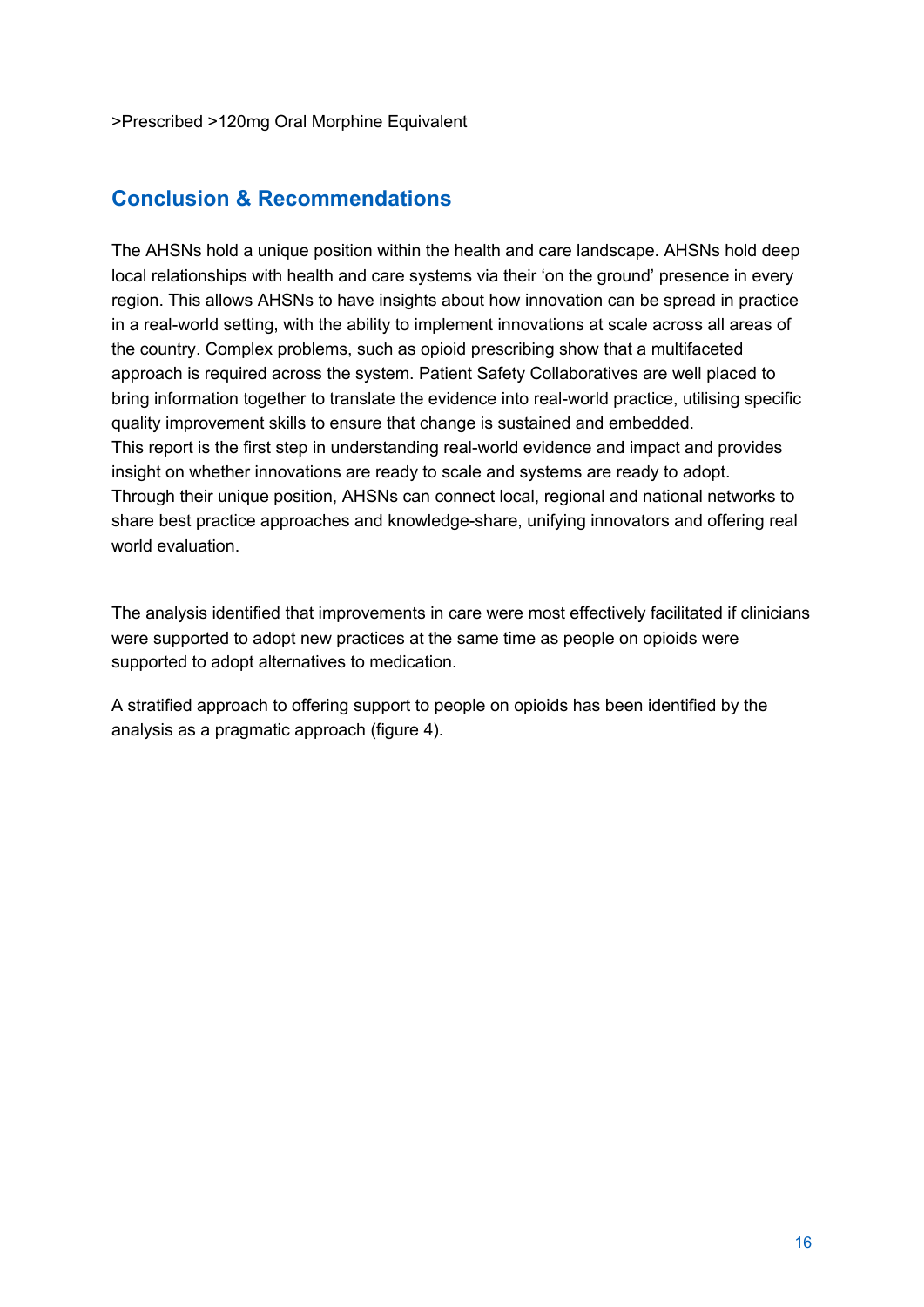

4 Stratified support for people prescribed opioids

Some people on opioids appear to respond to simple advice & guidance, this might be given in the form of a letter signposting them to resources such as My Live Well with Pain. Brief interventions by the GP, during a consultation can also contribute to improvement. Localised services, delivered over the scale of a Primary Care Network, offering support for tapering along with signposting to biopsychosocial interventions may support many patients to reduce their doses or stop taking opioids. For patients with the most complex needs the analysis shows the benefit of services, delivered at place, by a multidisciplinary team with specialist knowledge of both managing dependence and managing chronic pain.

The analysis recognised the benefits of a whole system approach to continuous improvement in opioid safety. Smaller scale support remains valuable, particularly to the patients that benefit. However, in these situations patients experience discord from the mixed messages they receive from different parts of the system or even different practitioners. The effort to reduce doses of opioids, which is often achieved slowly over months, is easily undone in a single prescribing episode by another service.

A whole system continuous improvement approach also increases the opportunity to target resources towards the patient groups that are most in need because of inequitable distribution of harm associated with opioids. A whole system approach delivered over a number of years appears to be necessary to improve care at sufficient scale and in a way that sustains the beneficial changes.